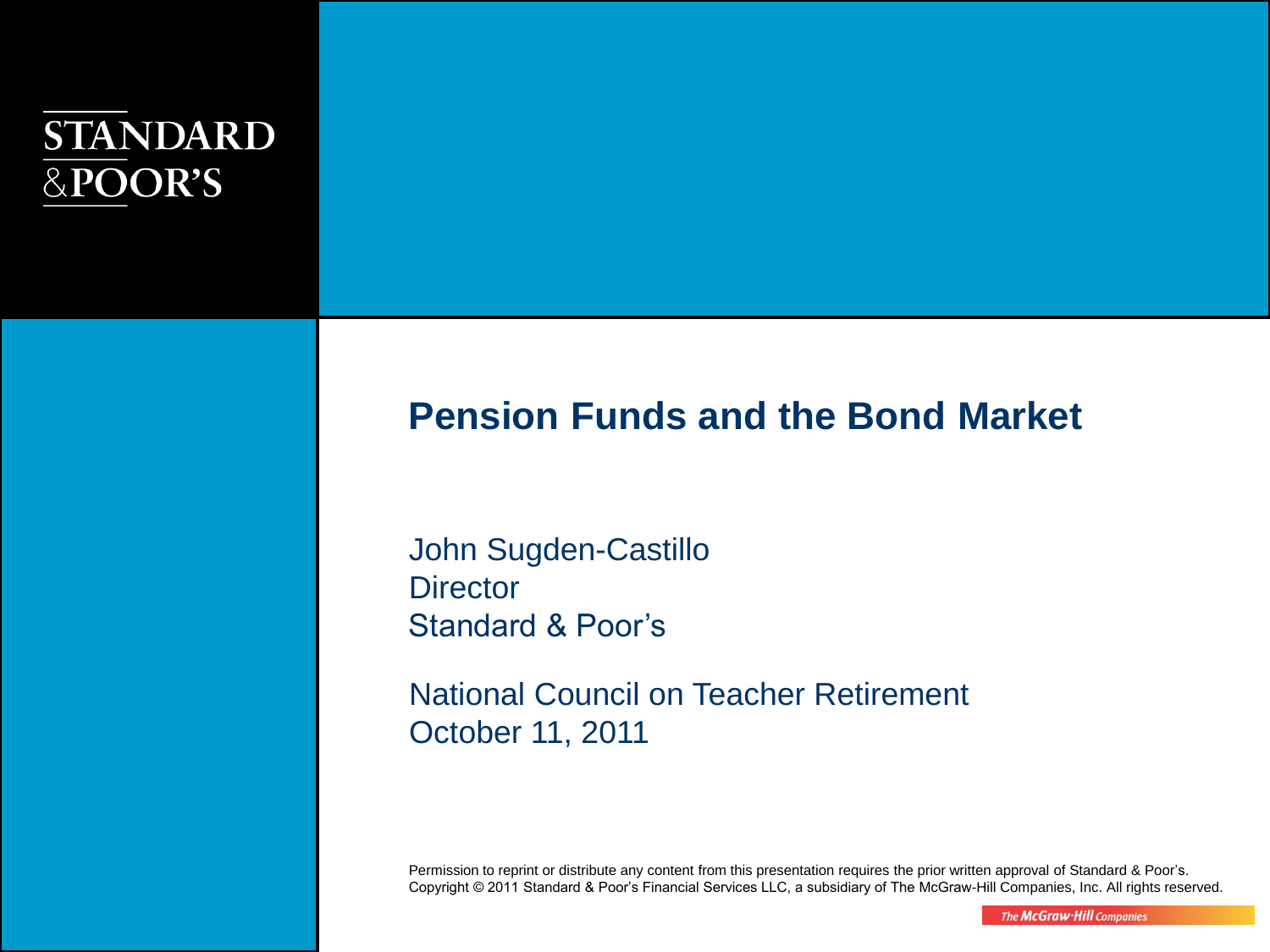## **S&P's 2011 Outlook For State Governments**

Setting the stage for 2011 is the presence of several notable conditions that, in our view, almost all state government issuers will confront. Among these are:

- An economic recovery that we believe will likely continue to be generally weak;
- The persistence of budget gaps that in our view will likely require state and local government issuers to make difficult policy decisions;
- The potential for a more challenging bond market for issuers;
- A new regulatory regime as a result of the Dodd-Frank Financial Reform legislation; and
- **An increased focus on issuer pension and other retiree benefits packages.**

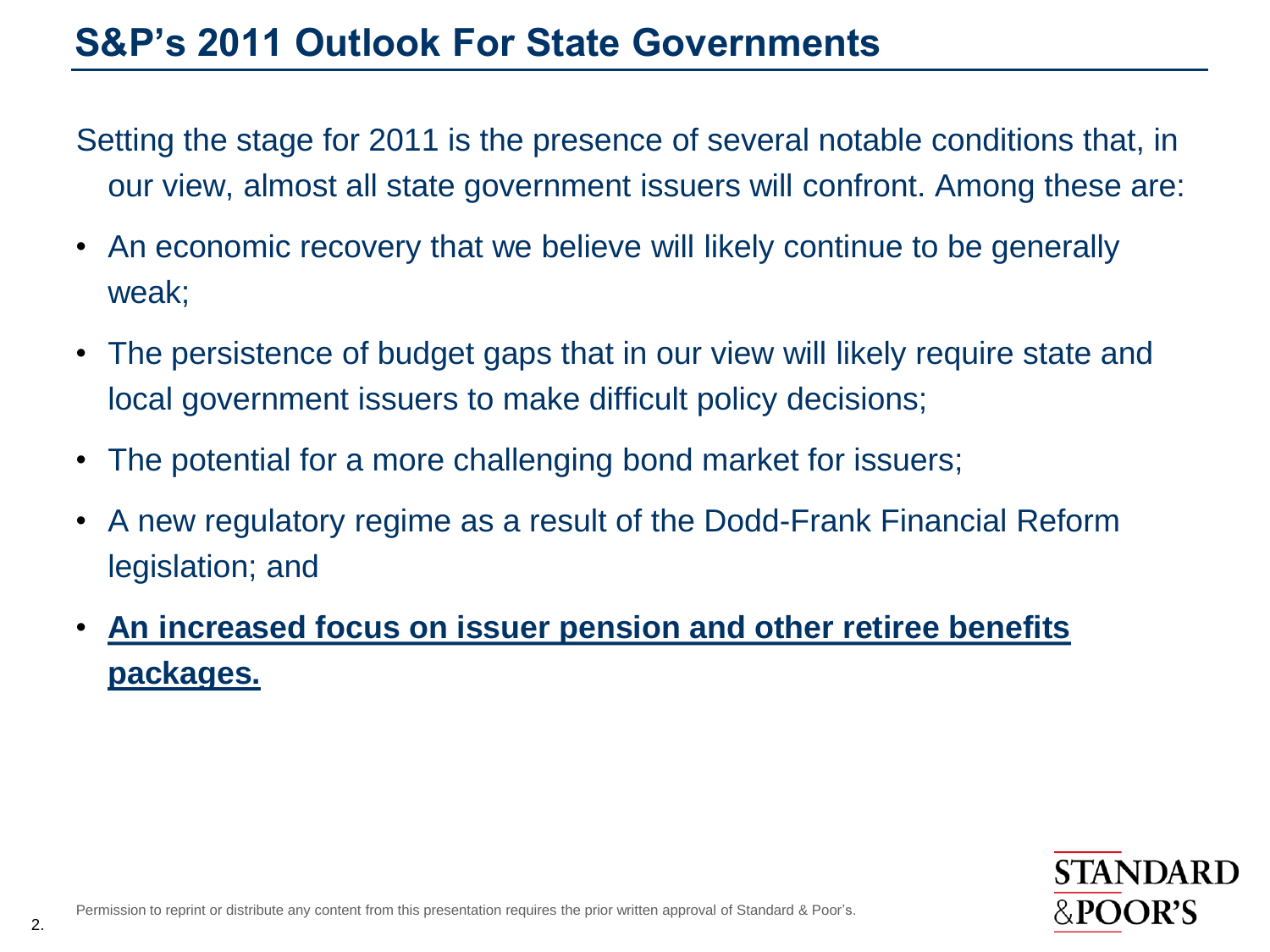## **The Perfect Storm**

- **Lag between investment losses (or gains) and their budgetary impact on states results in ARC increasing at a time when:** 
	- Federal stimulus funding is winding down,
	- Revenues are declining or only increasing marginally and economic recovery forecast is weak and weakening,
	- Rainy Day reserves have been reduced or depleted
	- Increased social service demands are also placing increased pressures on budgets
- **Proposed changes to Regulatory, Accounting and Reporting Changes**
- **Predictions of unprecedented level of defaults in the Municipal market**
- **Risk-free rate of return assumptions increases size of liability and feeds fuel to the fireSTANDARD**

&POOR'S

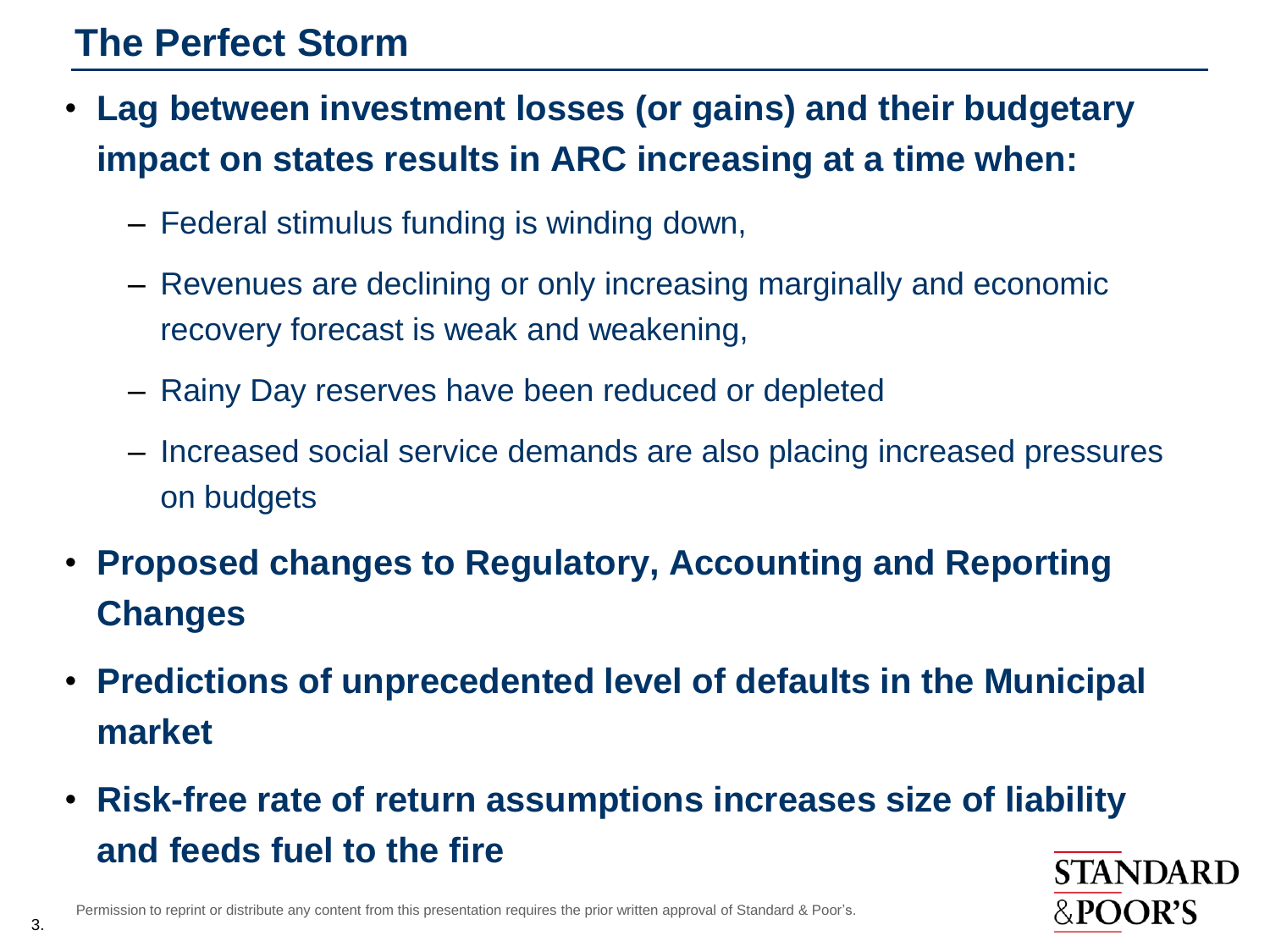- Pensions have historically been a part of our credit analysis
- New state criteria, released Jan. 3<sup>rd</sup>, 2011, further emphasizes the importance of pensions in our analysis
- Not presently jeopardizing states' capacity to meet their debt service obligations;
- Upward pressure on recommended contributions persists;
- Lower discount rates would increase recommended contributions further;
- Pension reforms efforts are underway in numerous states. Fiscal relief from these reforms remains to be seen;
- Deteriorating funded ratios and a lack of full actuarially required contributions introduce potential for negative pressure on credit.



4.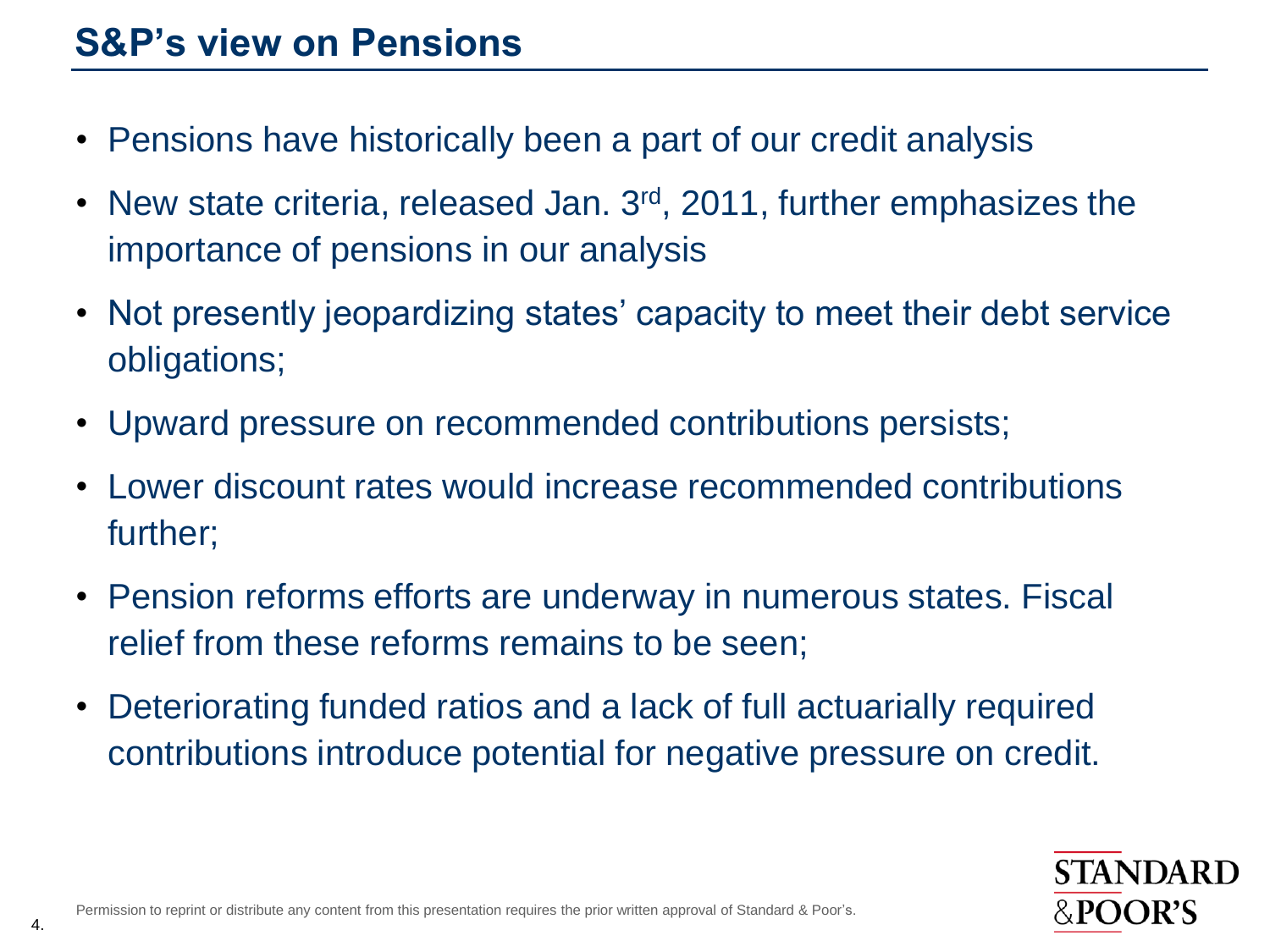## **State Criteria And Pension Liabilities**

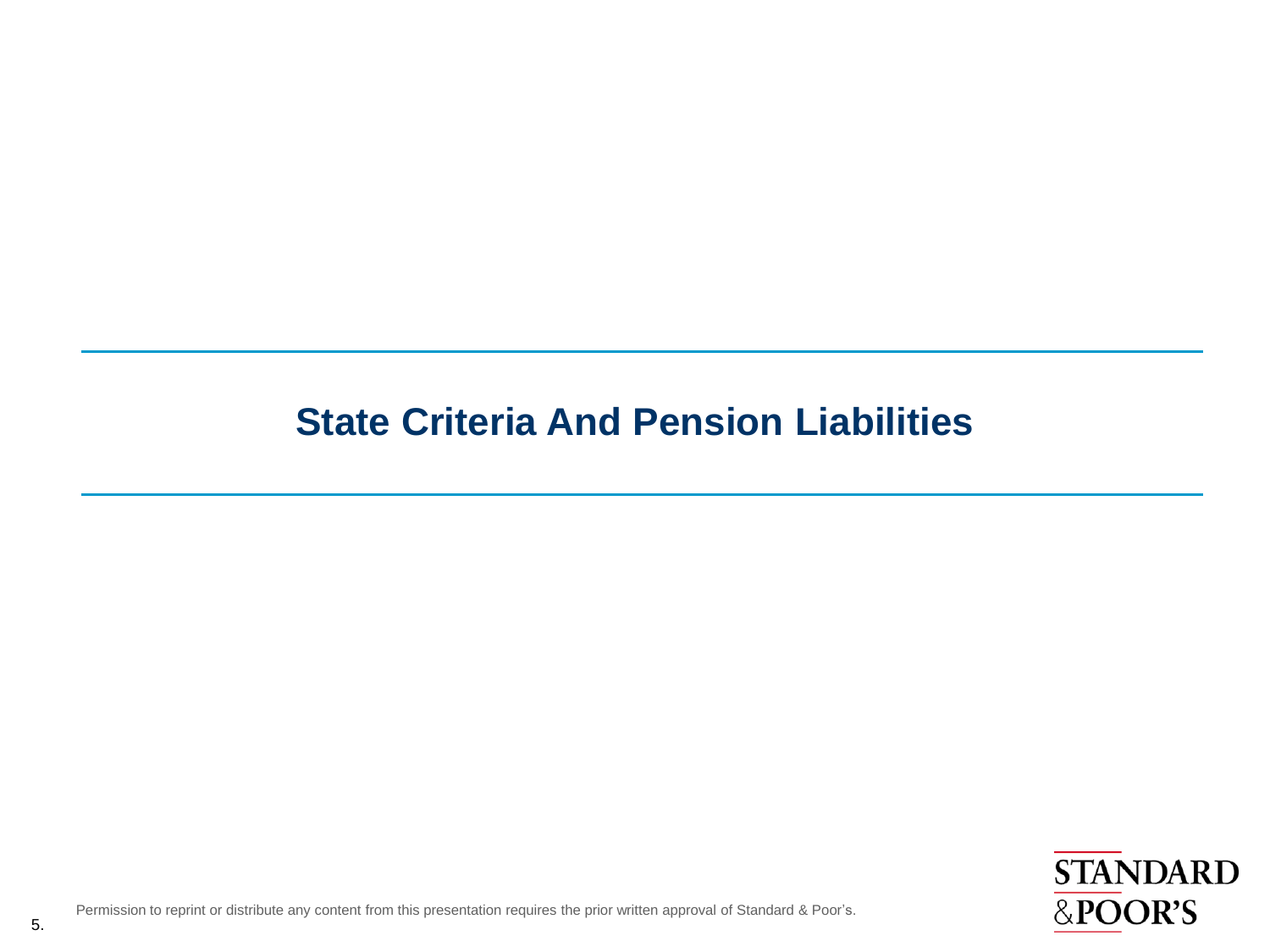### **Pensions And State Rating Criteria**



**STANDARD** &POOR'S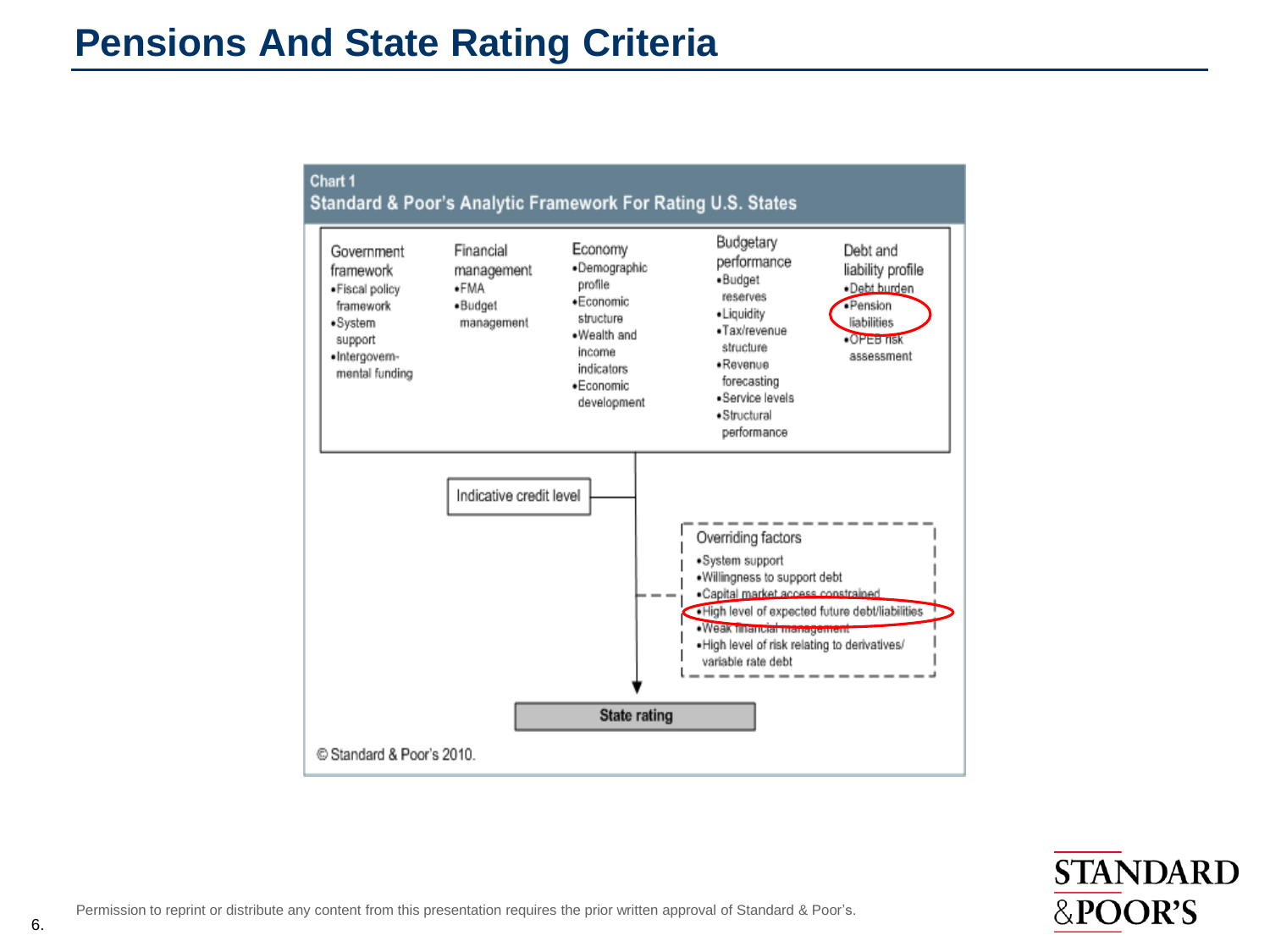## **Criteria Application: Debt And Liability Profile**

Key Metrics (Debt, Pension, and OPEB) scored individually and weighted equally



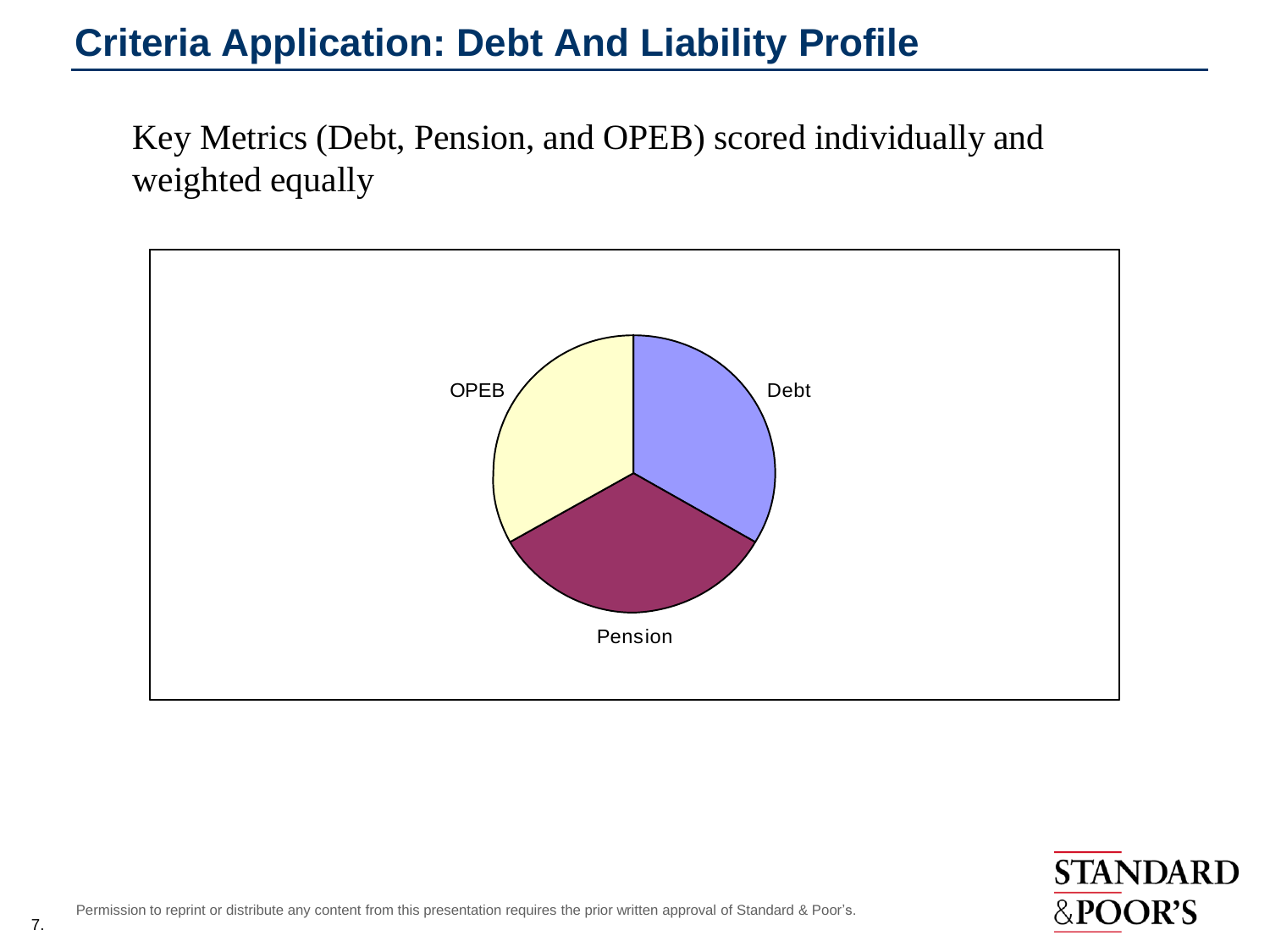### • **Key indicators:**

- Pension funded ratio;
- Pension funding (contributions) levels;
- Unfunded pension liabilities per capita;
- Unfunded pension liabilities relative to personal income

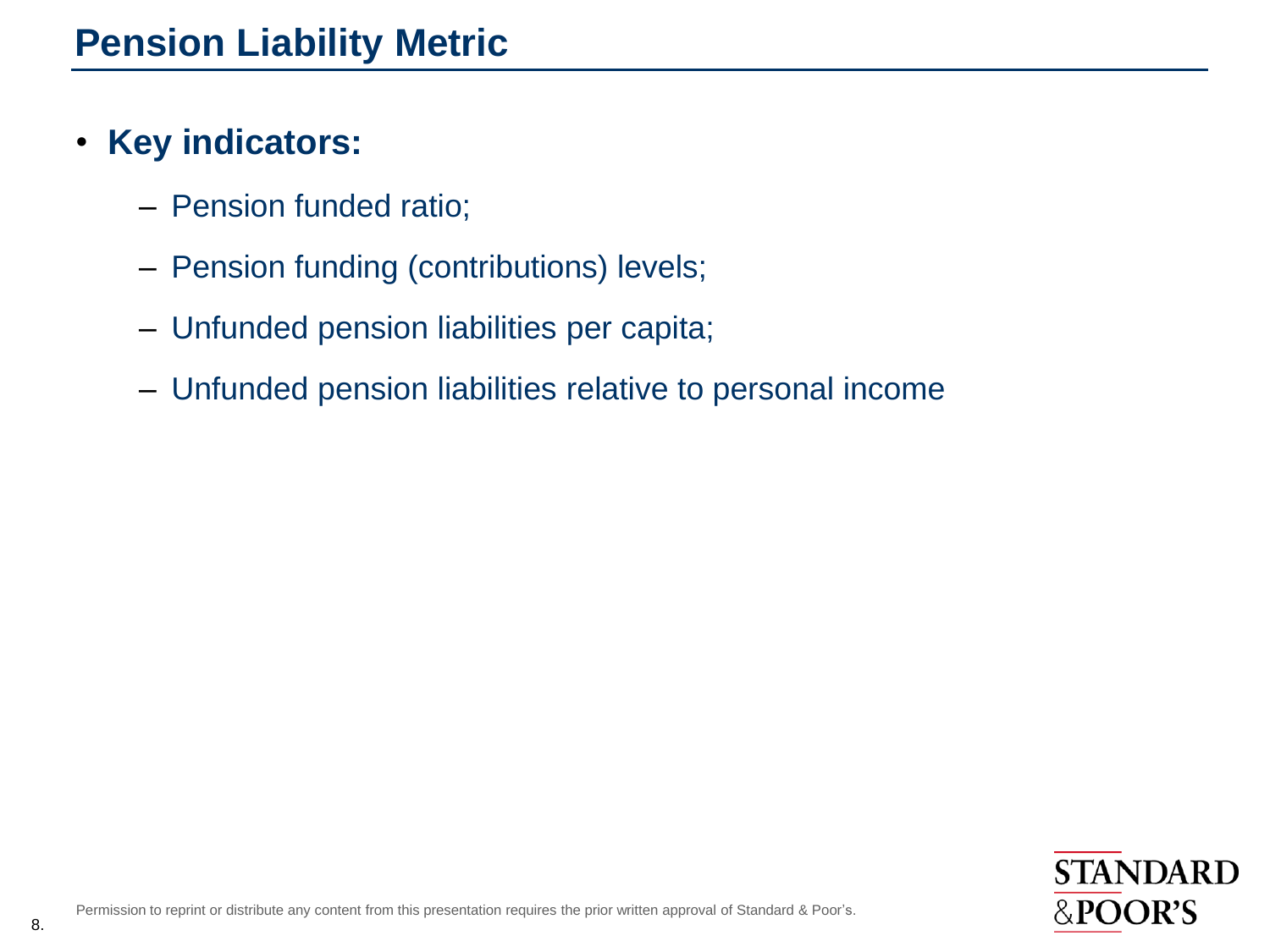- Pension Funded Ratio
	- Strong: 90% or above
	- Above average: 80%-90%
	- Below average: 60%-80%
	- Weak: 60% or below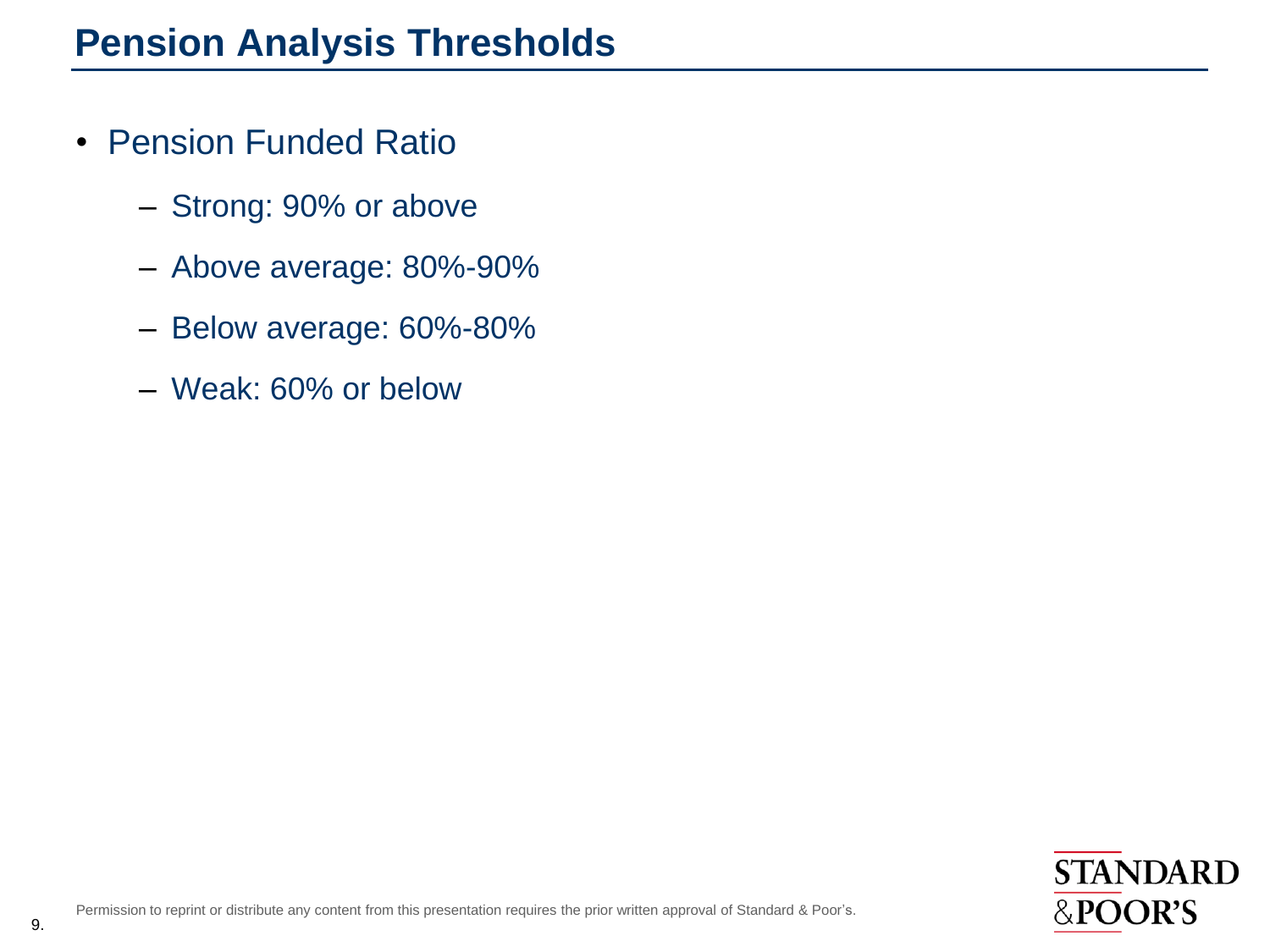- Pension Funding Levels
	- Strong: Consistently funds annual required contributions (ARC).
	- Above average: Funds ARC in most years but occasionally contributes less.
	- Below average: Has not funded ARC for 3 years.
	- Weak: Has not funded ARC for more than 3 years.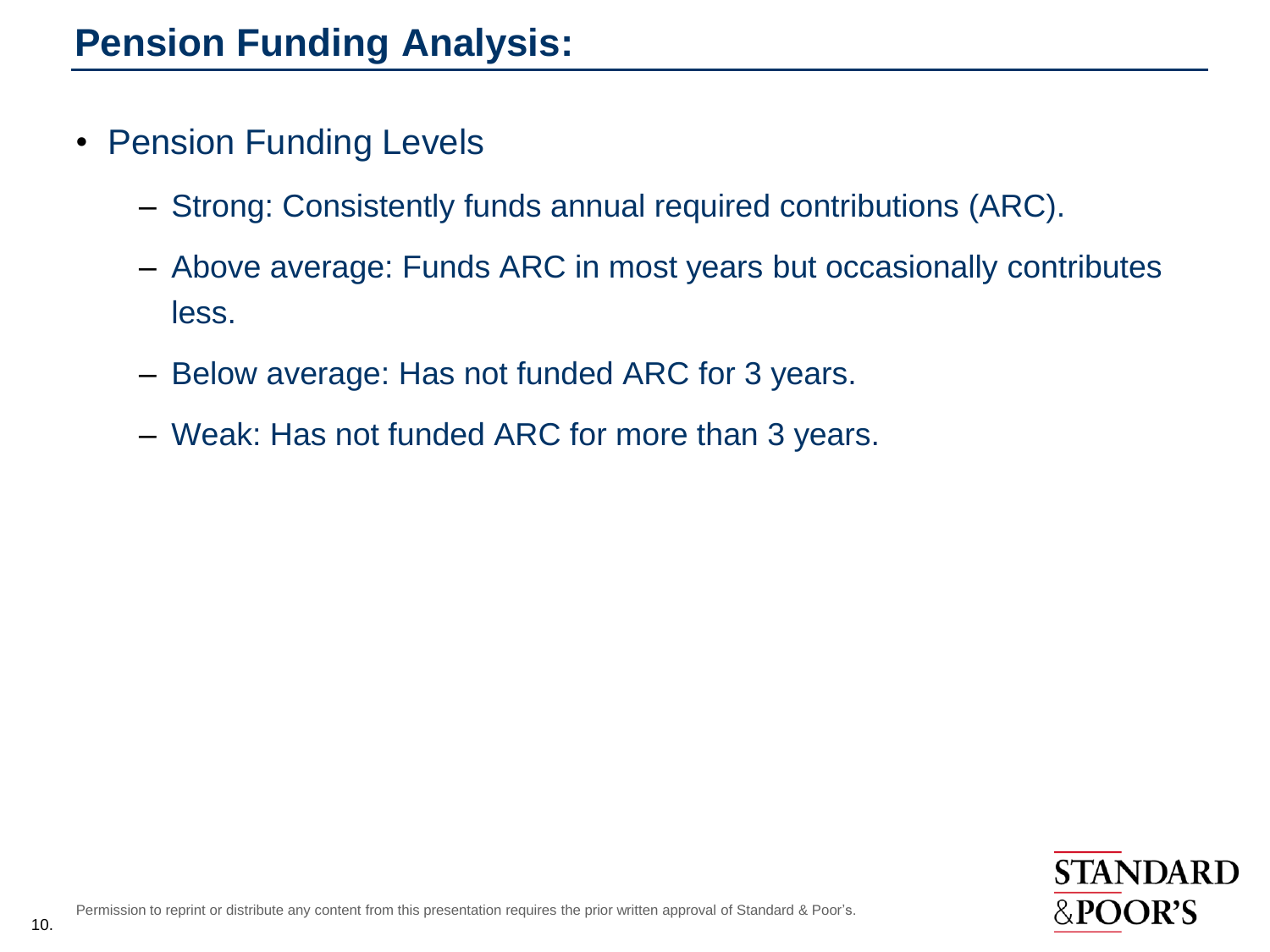## **Pension Analysis: Affordability Measures**

- Unfunded State Pension Liabilities Per Capita
	- Strong: Below \$500
	- Above average: \$501-\$2,000
	- Below average: \$2,001-\$3,500
	- Weak: Above \$3,500
- Ratio Of State Pension Liabilities To Personal Income
	- Strong: Below 2%
	- Above average: 2.1%-4%
	- Below average: 4.1%-7%
	- Weak: Above 7%

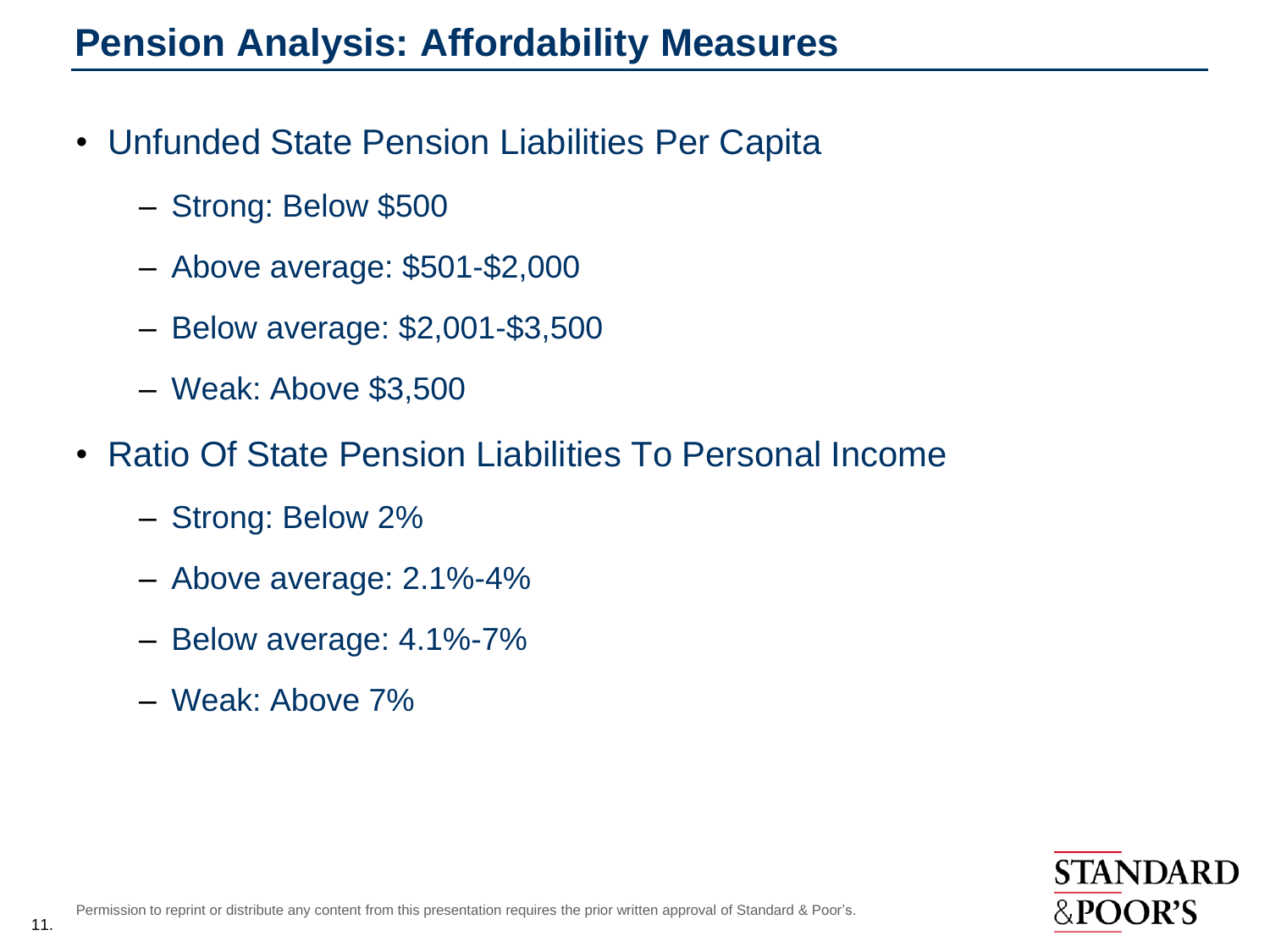## **U.S. State Pension Funded Ratios Drift Downward**

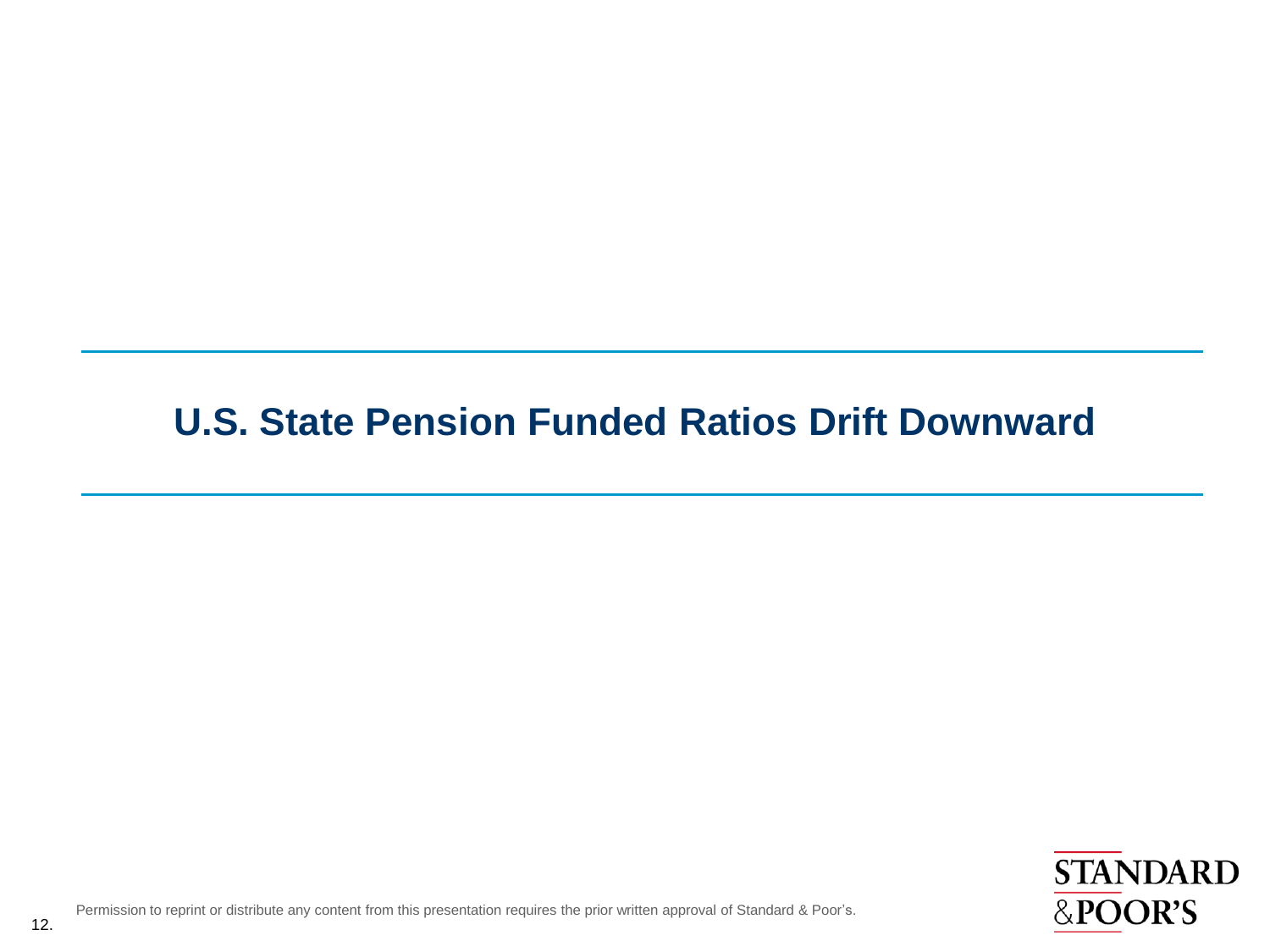## **Pension Survey Findings: As Of Fiscal 2009**



- **Average funded ratio for 50-states was 75% for fiscal 2009**
- **According to a Federal Reserve study, aggregate funded ratio of public pensions for states in 1975 was 51%**
- **Funded ratios for FY10 point to a continued decline in funding levels**

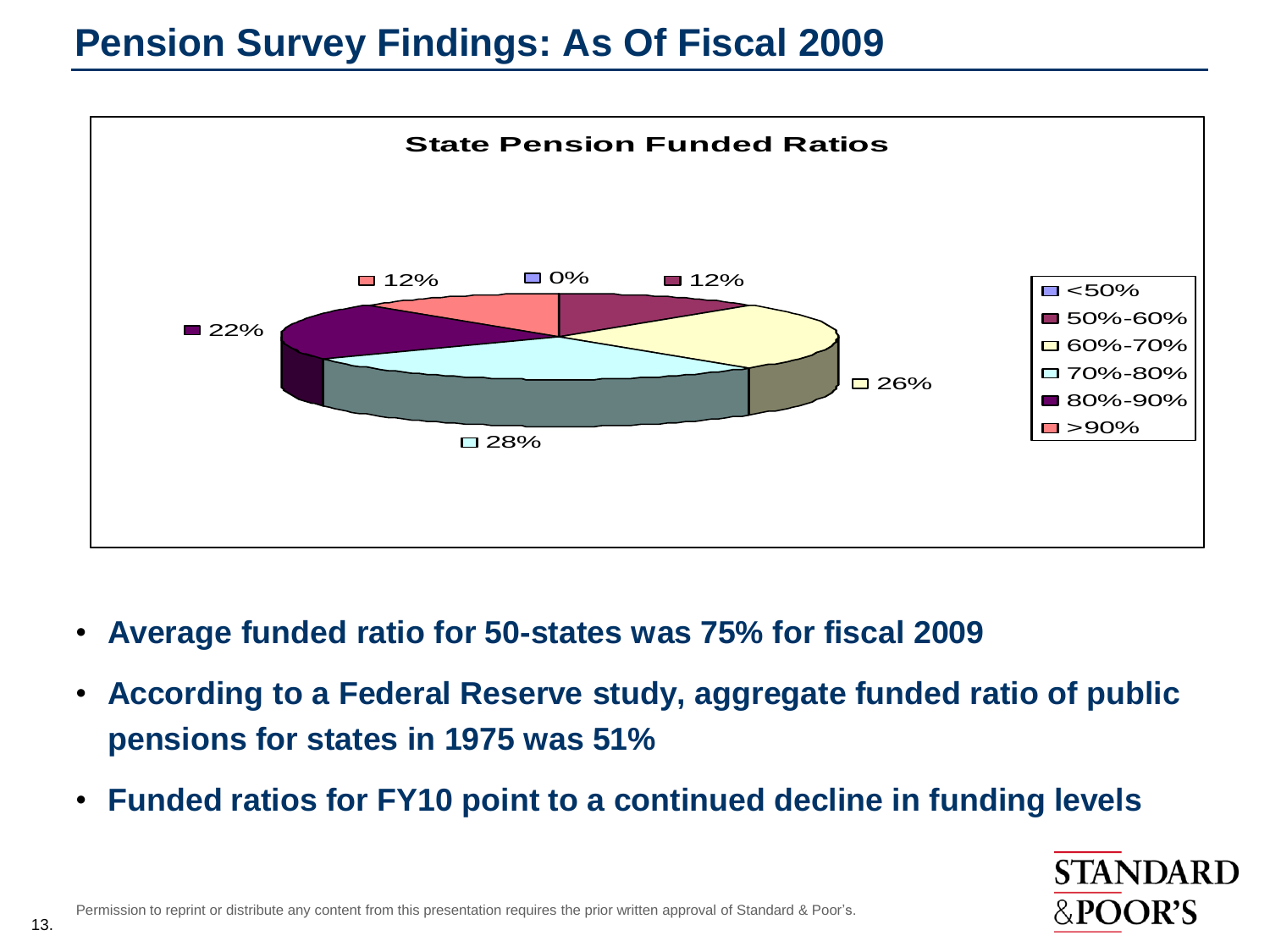## **Current Credit Implications Of Pension Funding**

- **Long-term liability that must be managed now;**
- **Governments that are not addressing their liabilities now could face credit pressure;**
- **Instances of negative rating movement and rating outlook actions linked to management of pension liabilities exist;**
	- Rating action linked to pension pressures to date is gradual in nature reflecting an erosion of credit quality due to poorly managed pension liabilities